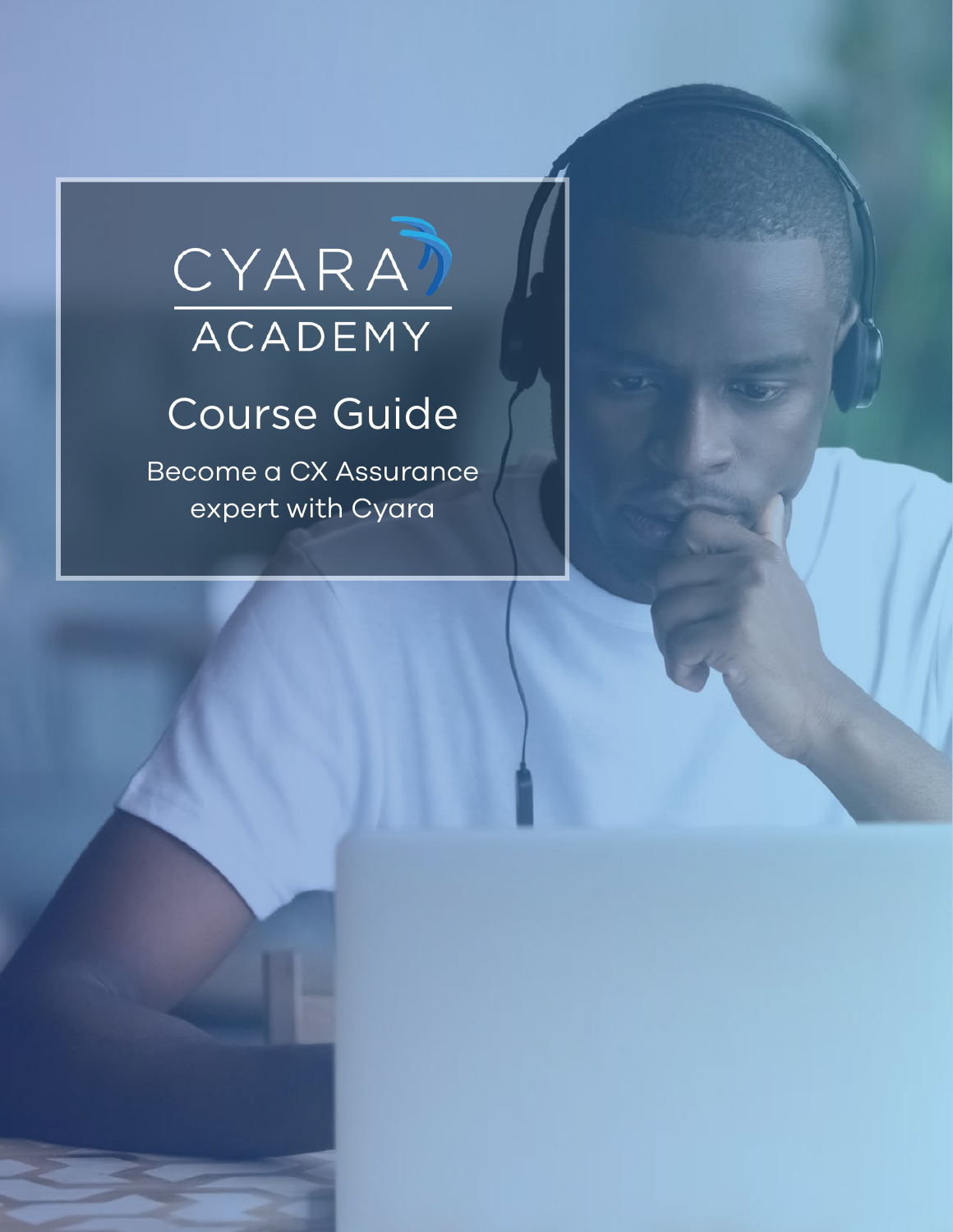

### **Welcome to Cyara Academy**

#### **Flexible training to suit your learning goals**

Train your entire staff, train a new employee joining your team, stay current on new features, or take your knowledge up a level and become Cyara Certified.

We've purpose built the Academy to accommodate all your learning goals, with material available for when and how you want it.

### **Contents**

| Welcome to Cyara Academy  2         |
|-------------------------------------|
| Training Delivery Options 3         |
| Certification @ Cyara Academy 4     |
| Certification Program Details 5     |
| Certification Courses 6-11          |
| Platform Essentials 6               |
| <b>IVR Application Testing 7</b>    |
| <b>IVR Performance Testing 8</b>    |
| CX Monitoring9                      |
| Virtual Agent Testing 10            |
| Outbound Testing 11                 |
| Advanced Courses12-14               |
|                                     |
| Voice Quality Testing 12            |
| <b>Agent Desktop Automation  13</b> |
| Web Emulation 14                    |

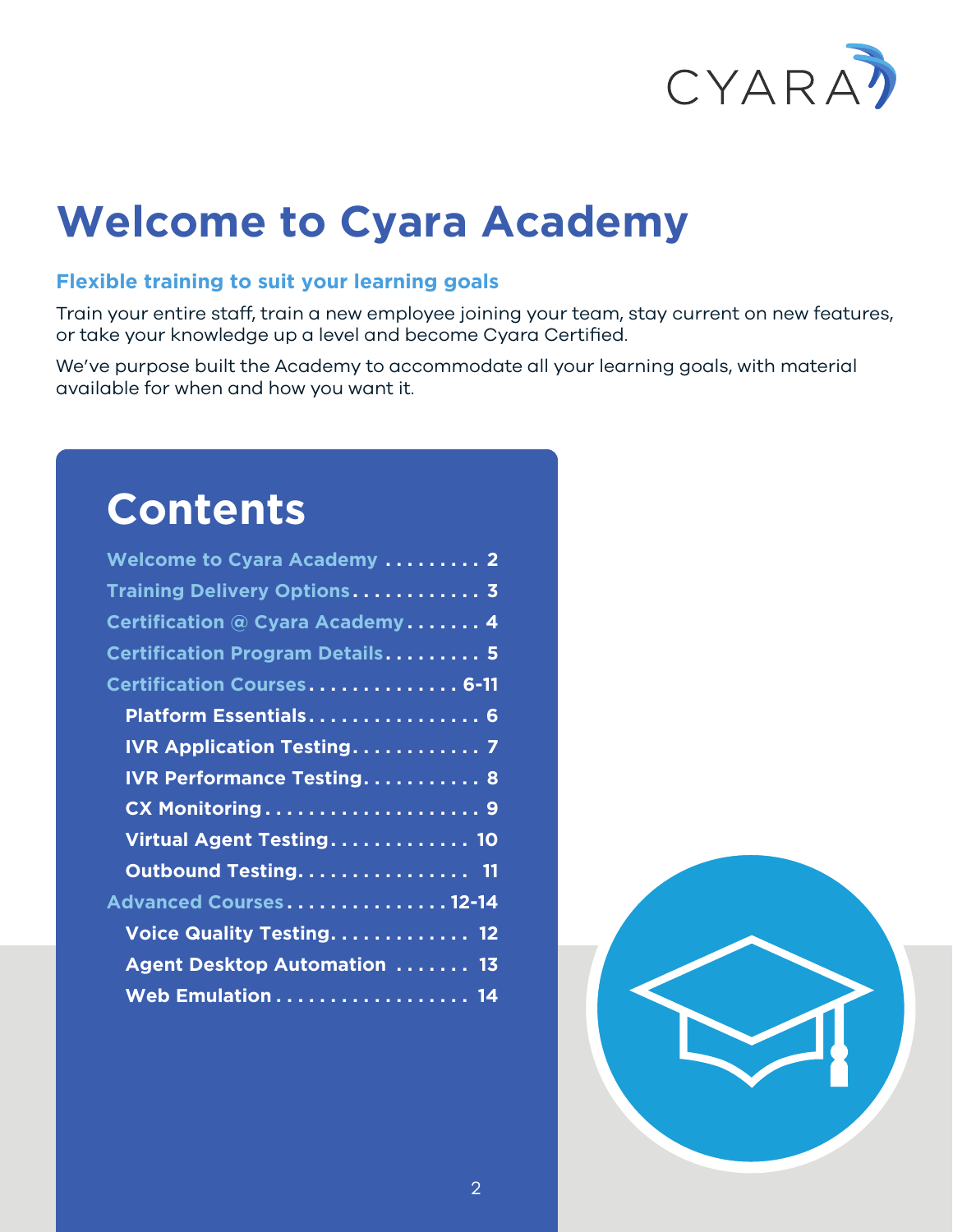

## <span id="page-2-0"></span>**Training Delivery Options**

Cyara offers a variety of training delivery options to accommodate what works best for you and your organization. These options are listed below.

#### **Live Training (In-Person or Virtual)**

With industry-leading instructors, we provide an interactive, hands-on classroom experience for teams who want to accelerate their knowledge of Cyara's Automated CX Assurance Platform. Our live training courses can be delivered from our dedicated training facility in Melbourne (Australia), at your premises, or via a virtual classroom, which is often the best option for remote teams or dispersed resources.

#### **Learn Independently Online**



This learning experience provides a comprehensive online learning curriculum for individuals, allowing you to complete them in your own time, at your own pace. This option is ideal for new employees joining a team already trained on the Cyara Platform, as well as individual contractors (as part of the Cyara Expert certification program).



#### **Video On Demand**

Available for customers with a Cyara subscription, we provide access to a comprehensive list of Tutorial Videos that help you get the most out of your Cyara experience. Learn what's new on the Cyara Platform, refresh your knowledge and discover advanced features to increase your Cyara skill sets. The Tutorial Videos are located in the Knowledge Center via the Cyara Platform.

**If you have further questions about which training option will work best for you, please contact us via email at [ca.admin@cyara.com](mailto:ca.admin%40cyara.com?subject=Cyara%20Course%20Guide).**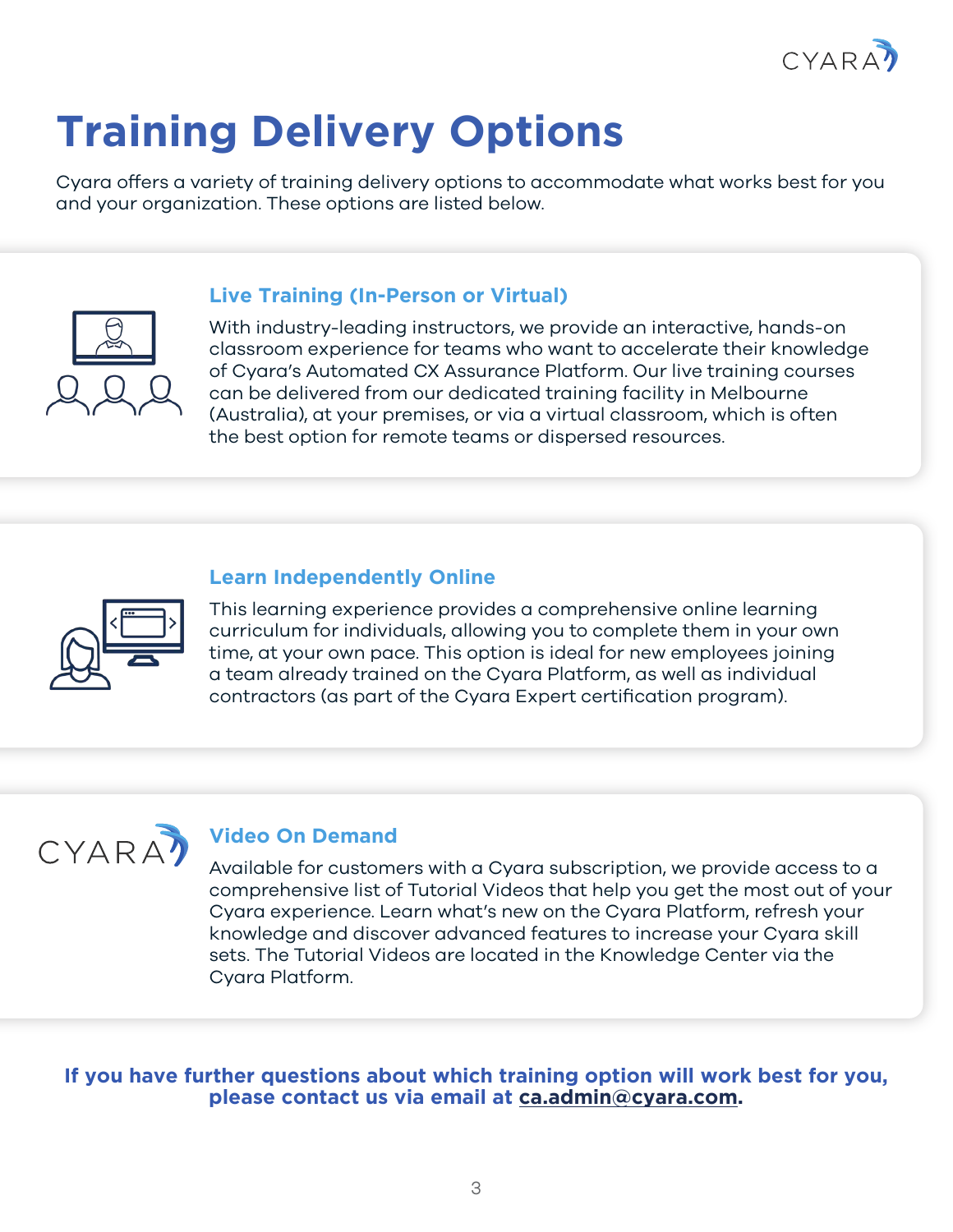

### <span id="page-3-0"></span>**Certification @ Cyara Academy**

Cyara Academy Certification is an accreditation program that provides industry-standard recognition of Cyara skill sets within a chosen field. Our program is designed to drive greater competency and self-sufficiency in Cyara solutions for your organization, or as an individual contractor.

The Cyara Certified Expert (CCE) program is ideal for professionals who are engaged in the customer experience assurance industry and regularly use the Cyara Platform.

Our certification paths are listed below. To achieve full certification, you must successfully complete the relevant training, as well as the certification assessment for each course on the certification path.

#### **Certification Paths**

#### **Platform Essentials | Primary Certification**



• Platform Essentials: Training Course + Certification Assessment

**The Platform Essentials Certification is a prerequisite that must be achieved before attempting any other certifications.**



#### **IVR Application Testing**

- Platform Essentials Certification
- IVR Application Testing: Training Course + Certification Assessment



#### **IVR Performance Testing**

- Platform Essentials Certification
- IVR Performance Testing: Training Course + Certification Assessment



#### **CX Monitoring**

- Platform Essentials Certification
- CX Monitoring: Training Course + Certification Assessment



#### **Virtual Agent Testing**

- Platform Essentials Certification
- Virtual Agent Testing: Training Course + Certification Assessment

#### **CYARA7 CERTIFIED EXPERT Outbound Testing**

#### **Outbound Testing**

- Platform Essentials Certification
- Outbound Testing: Training Course + Certification Assessment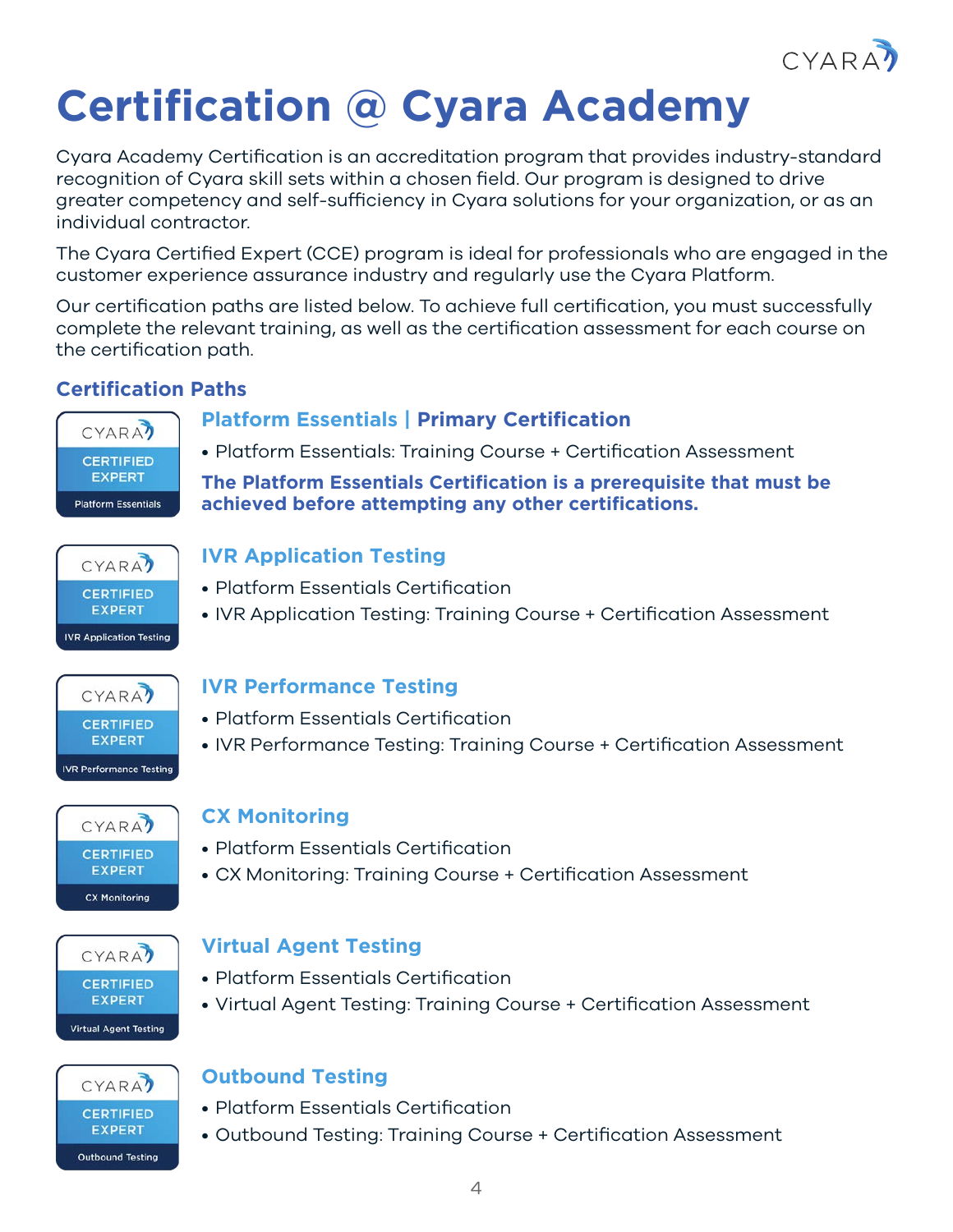

### <span id="page-4-0"></span>**Certification Program Details**

#### **Partner Certifications**

A separate, technical certification program is available for current and prospective partners. Contact your regional Channels & Alliances team for further information on partner-specific accreditation.

#### **Pricing**

Pricing for both the training component and certification assessments for each course can be found within the Course Summaries in this guide.

Customers with a Cyara Platform subscription who wish to purchase any Cyara training course and certification for a staff member or team, please contact your Cyara Account Executive or Customer Success Manager.

For those individuals without a Cyara Platform subscription, Expert certification pricing can be found via our [Cyara Learning Management System \(LMS\).](https://lms.cyara.com/)

#### **Cyara Certification Assessments**

Further details on Cyara Certification Assessments can be found [here.](https://cyara.com/training/#certification)



### **Course Summaries**

The following information provides a summary of each course, including course descriptions, target audiences, available delivery mechanisms, and prerequisites (where applicable).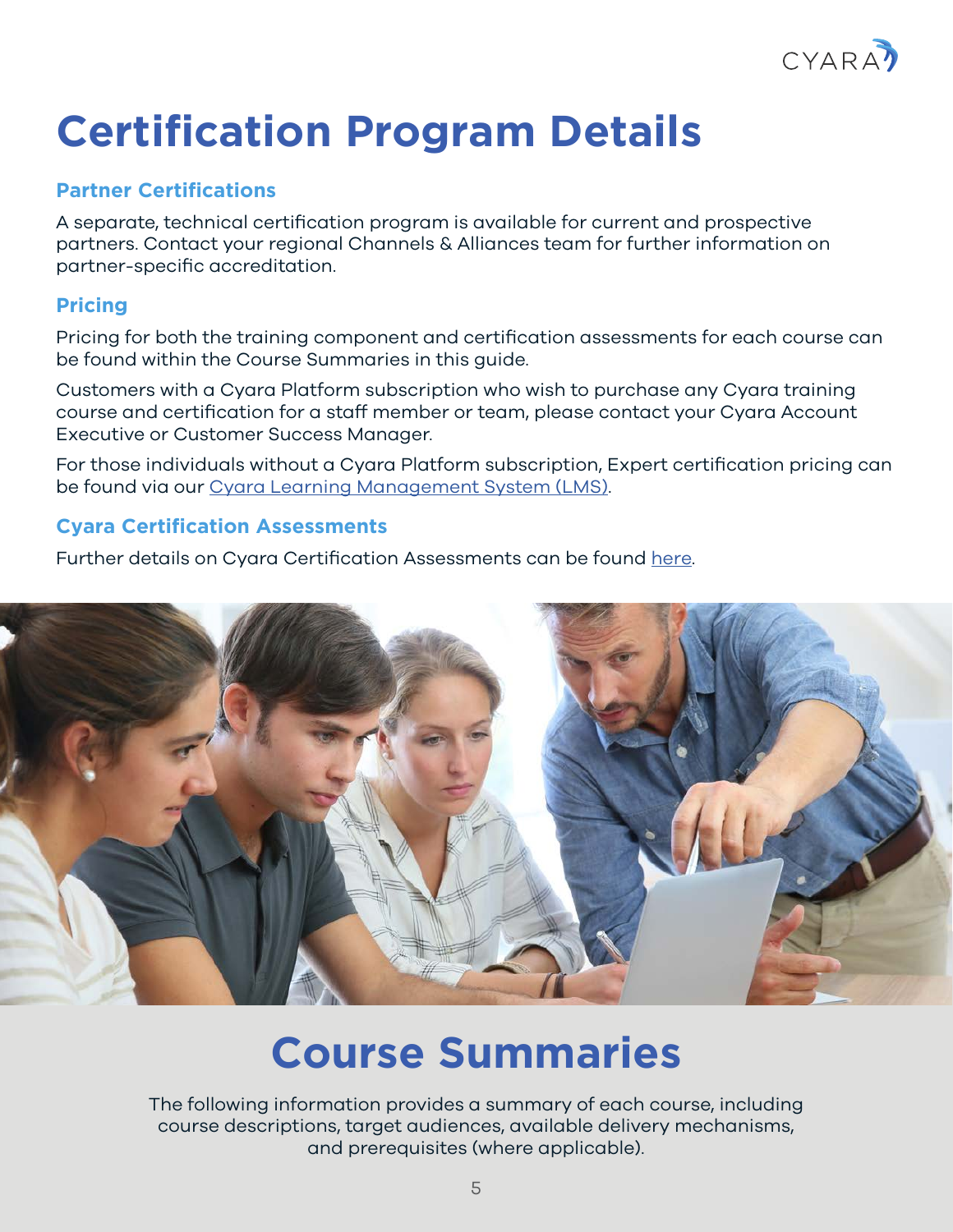

### <span id="page-5-0"></span>**Platform Essentials**

The Platform Essentials course will introduce you to the Cyara Automated CX Assurance Platform and provide you with practical experience in creating Test Cases that incorporate using data scenarios, audio files, Cyara Tags and Blocks, all while adhering to recommended best practices. You'll practice validating and managing Test Cases, as well as tuning Test Case Steps with the Cyara Prompt Analyzer. We will also provide you with a general insight into the Campaign and Reporting features of the platform.

This course provides you with the essential platform skill sets prior to starting any other Cyara Academy courses.

#### **What you will learn from this course**

- How to maximize the capabilities of the Cyara Automated CX Assurance Platform and common use cases
- How to create, validate, tune and manage Cyara Test Cases, including the use of Cyara Prompt Analyzer
- Adherence to Cyara best practices
- Usage of Blocks, Audio files, Tags and Data-Driven scenarios
- How to create and run Campaigns for Functional and Regression testing
- How to view and manage Campaign Reports
- How to access Help & Support via the Cyara Knowledge Center

#### **Are there any Cyara courses to complete prior to attending this course?**

• There are no prerequisite courses to complete this course.

*Note: Completion of this course is mandatory for all other Cyara technical courses.*

#### **Who should attend this course?**

Technical and non-technical persons interested in understanding the basics of the Cyara Platform.

#### **How long will this course take to complete?**

• Live Training: 1 day / 6-8 hours

#### **Learning Options**

- Live Training
- Learn Independently Online



#### **How much will this course cost?**

#### **Live Training**

\$2,190 USD (per classroom, for up to 8 attendees)

#### **Learn Independently Online**

Free with an active Cyara Platform Subscription

#### **Certification Assessment**

\$220 USD (per person)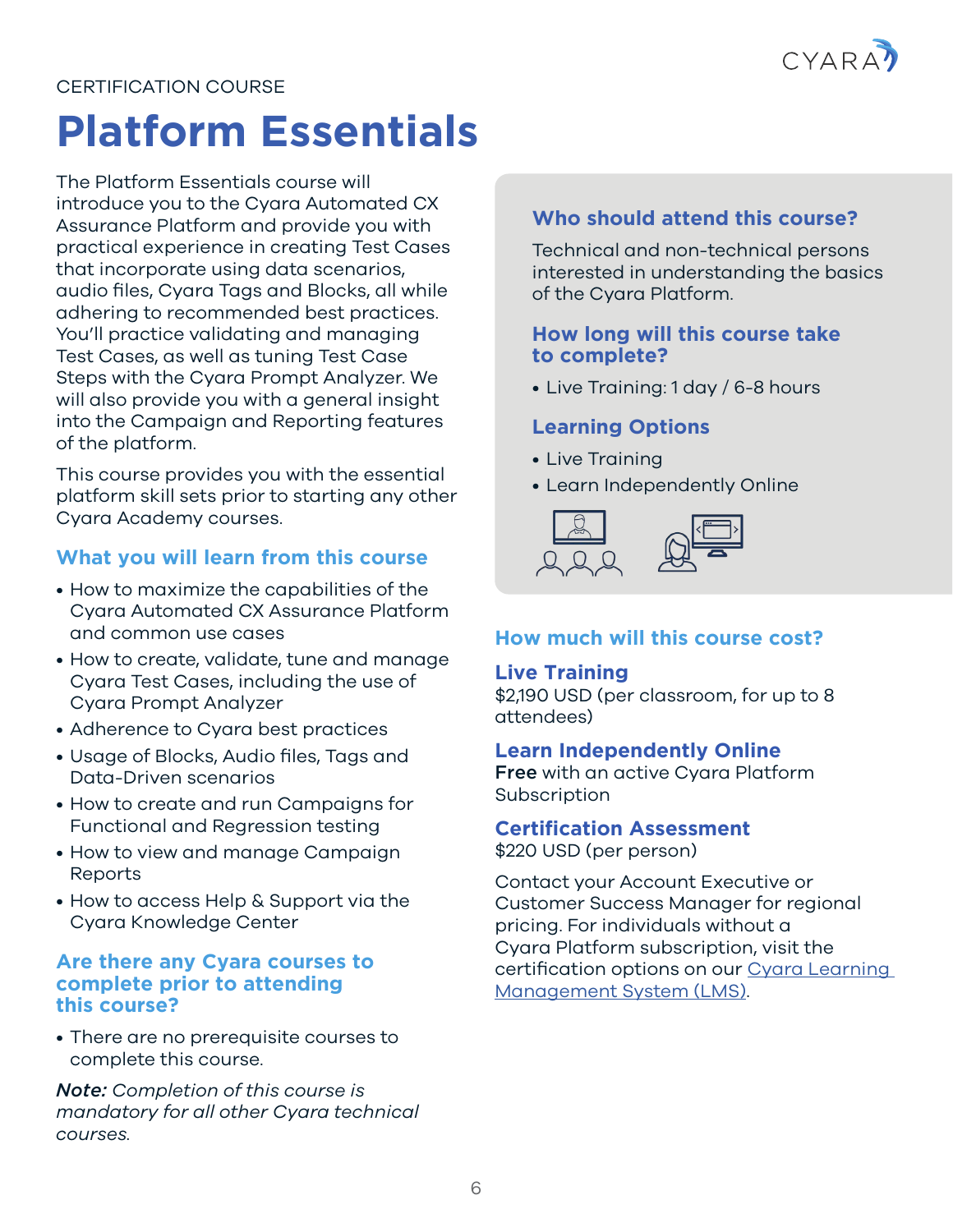

## <span id="page-6-0"></span>**IVR Application Testing**

The IVR Application Testing course focuses on using Cyara Velocity to accelerate your CX Development initiatives for both simple and complex IVR applications.

Using the skillsets attained from the Platform Essentials course, you'll learn how to quickly and easily execute a simple IVR Application Test or Regression suite and analyse the results.

For complex IVRs, we will guide you through using the Cyara CX Model UI to either design a new or map an existing IVR Application, then automatically generate the test suites for IVR Application Testing execution and analysis.

You will learn how to use the Cyara CX Model as your primary IVR application documentation source. You'll also become familiar with the test case auto transcription features and how to use it under various scenarios.

#### **What you will learn from this course**

- IVR Application Design and Discovery
- Various approaches to creating Test Cases using the CX Model and Test Case Auto Transcription
- Test Case Suite Generation from a CX Model for IVR Application Testing
- Velocity Campaigns
- Velocity Reporting and Analysis
- Testing Documentation

#### **Are there any Cyara courses to complete prior to attending this course?**

• Platform Essentials

#### **Who should attend this course?**

Technical and non-technical persons interested in understanding how to use Cyara Velocity for functional/ application testing.

#### **How long will this course take to complete?**

• Live Training: 1 day / 6-8 hours

#### **Learning Options**

- Live Training
- Learn Independently Online



#### **How much will this course cost?**

#### **Live Training**

\$2,190 USD (per classroom for up to 8 attendees).

#### **Learn Independently Online**

Free with an active Cyara Platform Subscription

#### **Certification Assessment**

\$220 USD (per person)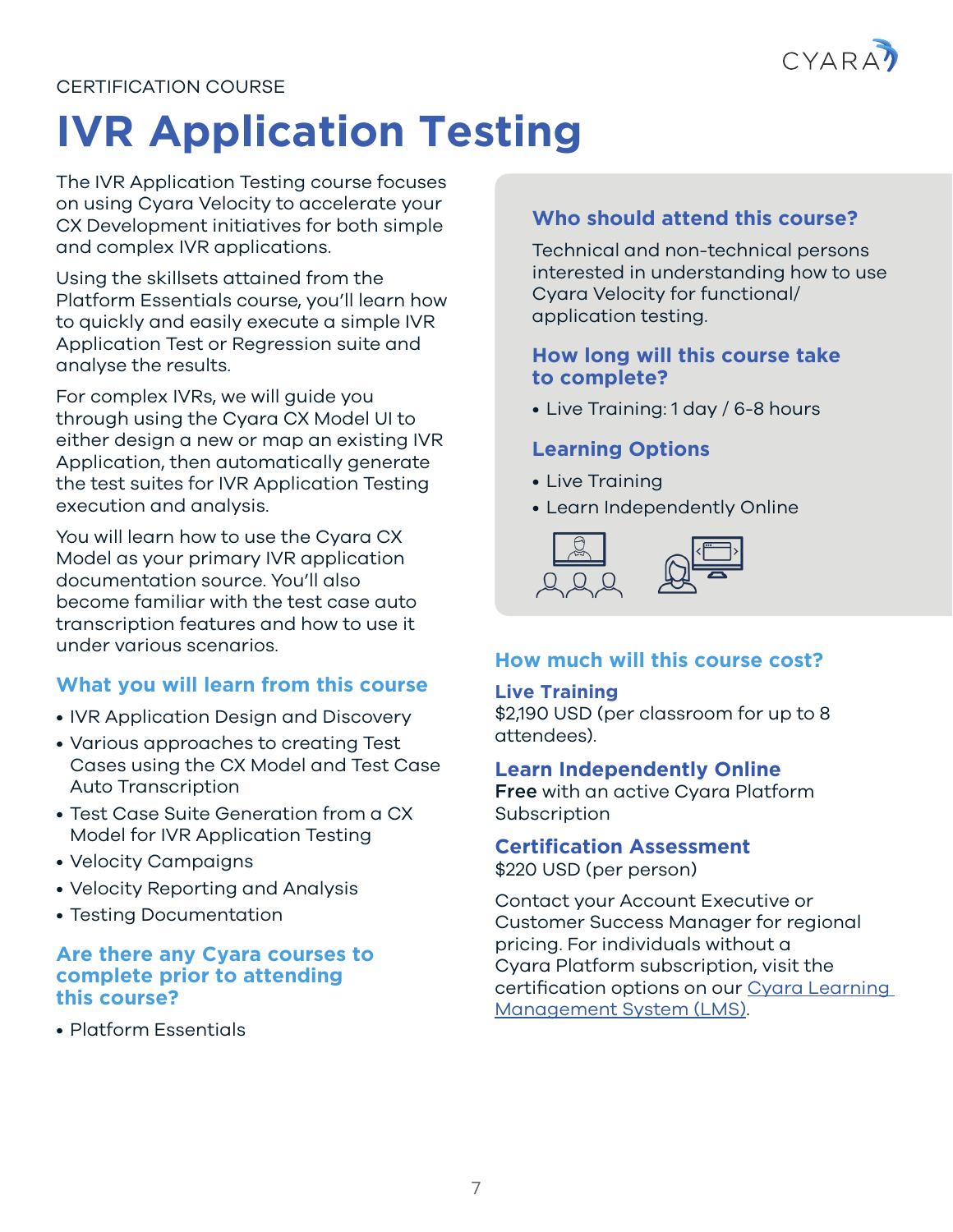

### <span id="page-7-0"></span>**IVR Performance Testing**

The IVR Performance Testing course focuses on the core features of Cyara Cruncher. The course covers potential strategies to test a Contact Center platform, including taking business requirements to formulate the Non Functional test plan, using best practices to create test cases and runsheets, executing campaigns and analyzing test results.

#### **What you will learn from this course**

- Understand different strategies to test a contact center platform
- Plan, create, and execute Non Functional Tests using Cyara Cruncher
- View and interpret Cyara Cruncher Portal reports
- Create a basic Non Functional Test Summary report

#### **Are there any Cyara courses to complete prior to attending this course?**

• Platform Essentials

#### **Who should attend this course?**

Technical and non-technical persons interested in understanding how to use Cyara Cruncher for performance testing.

#### **How long will this course take to complete?**

• Live Training: 1 day / 6-8 hours

#### **Learning Options**

- Live Training
- Learn Independently Online



#### **How much will this course cost?**

#### **Live Training**

\$2,190 USD (per classroom for up to 8 attendees).

#### **Learn Independently Online**

Free with an active Cyara Platform **Subscription** 

#### **Certification Assessment**

\$220 USD (per person)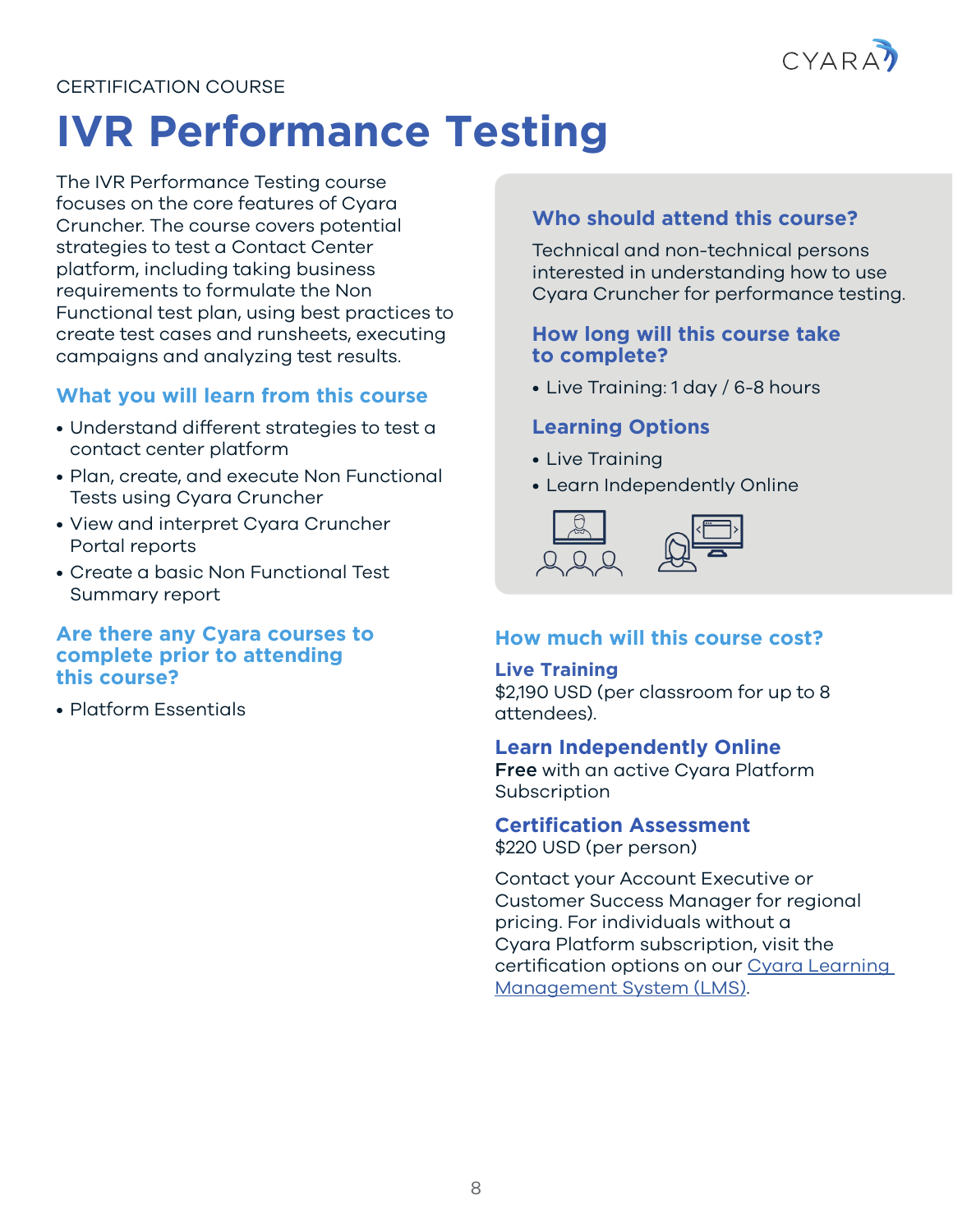

### <span id="page-8-0"></span>**CX Monitoring**

The CX Monitoring course looks at the typical roles of a Contact Center Operations team and how, through using Cyara Pulse, improvements can be identified earlier and applied proactively achieving enhanced operation and lifecycle management. Learn how to use best practice to proactively monitor production calls and minimize any negative customer experiences.

This course also walks through the Dashboard module, including configuration, customization and masking of sensitive information. Topics covered include: Planning and execution of CX monitoring tests using Cyara Pulse campaigns, including proactive monitoring, production verification testing, reporting and alert notifications. Dashboard configuration and customization.

#### **What you will learn from this course**

- Understand different strategies to proactively monitor a Contact Center platform
- Plan, create, and execute campaigns using Cyara Pulse
- Understand how to setup Alarm Notifications and send an alert from a failed Test Case
- Configure and display the (desktop) Dashboard

#### **Are there any Cyara courses to complete prior to attending this course?**

• Platform Essentials

#### **Who should attend this course?**

Primarily aimed at Contact Center Operations subject matter experts but is also relevant to any technical resource interested in Contact Center monitoring.

#### **How long will this course take to complete?**

• Live Training: 1 day / 6-8 hours

#### **Learning Options**

- Live Training
- Learn Independently Online



#### **How much will this course cost?**

#### **Live Training**

\$2,190 USD (per classroom for up to 8 attendees).

#### **Learn Independently Online**

Free with an active Cyara Platform Subscription

#### **Certification Assessment**

\$220 USD (per person)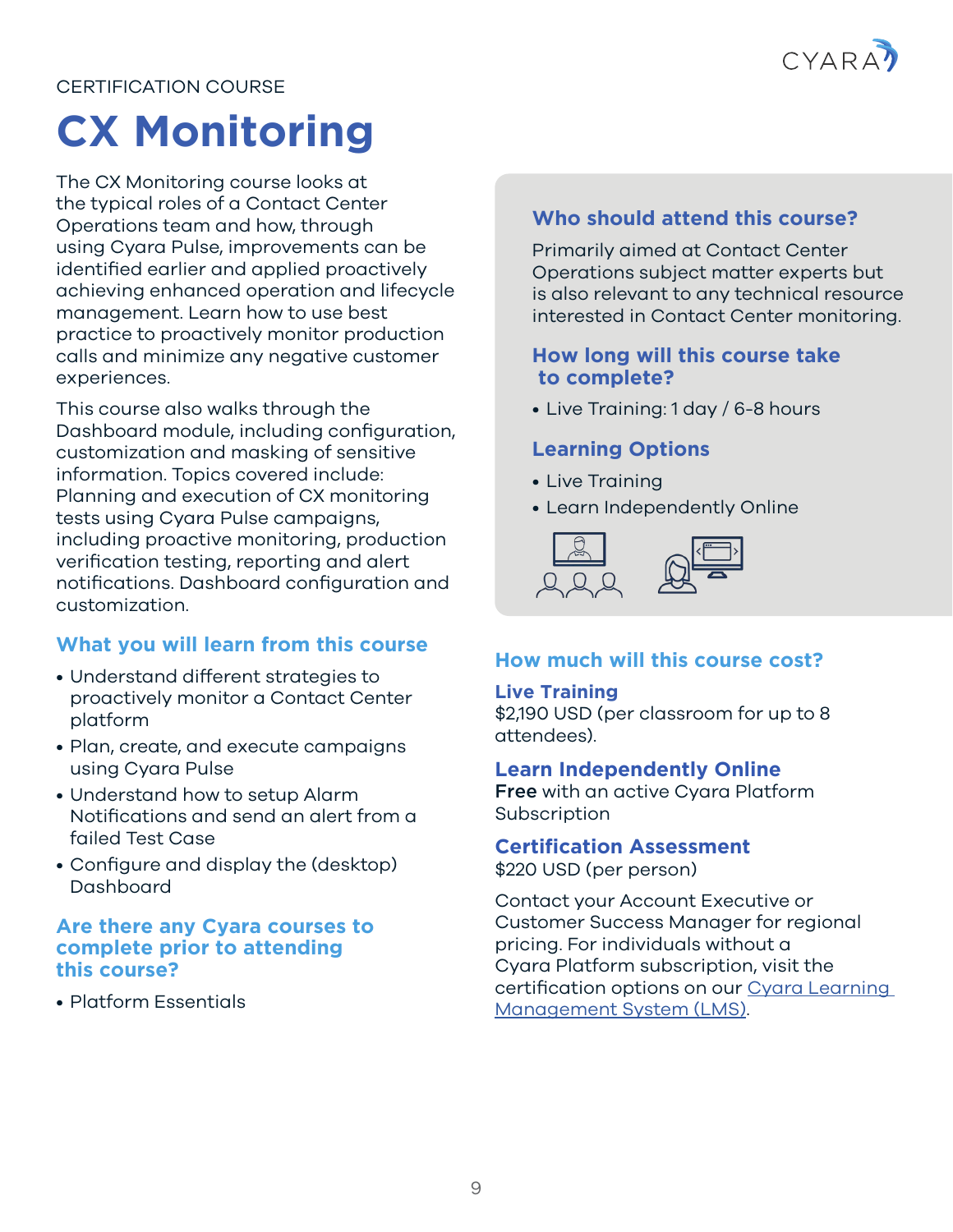

### <span id="page-9-0"></span>**Virtual Agent Testing**

The Virtual Agent Testing course focuses on the configuration and use of the Cyara Virtual Agent module in customer to agent interactions. Learn how to integrate a Cyara Platform to supported contact center platforms, create emulated agents and behaviors (i.e., activities the agent performs once they have answered a voice call), as well as the setup and execution of Virtual Agent campaigns, reporting and analysis.

#### **What you will learn from this course**

- Understand how Cyara Virtual Agent integrates with your contact center platform
- Understand how to create agent behaviors and setup emulated agents
- Plan, create and execute campaigns using Cyara Virtual Agent to conduct end-toend testing
- Analyze results from the Cyara platform reports

#### **Are there any Cyara courses to complete prior to attending this course?**

• Platform Essentials

#### **Who should attend this course?**

Primarily aimed at Contact Center and Operations subject matter experts, but is also relevant to any technical resource.

#### **How long will this course take to complete?**

• Live Training: 1 day / 6-8 hours

#### **Learning Options**

- Live Training
- Learn Independently Online



#### **How much will this course cost?**

#### **Live Training**

\$2,190 USD (per classroom for up to 8 attendees).

#### **Learn Independently Online**

Free with an active Cyara Platform **Subscription** 

### **Certification Assessment**

\$220 USD (per person)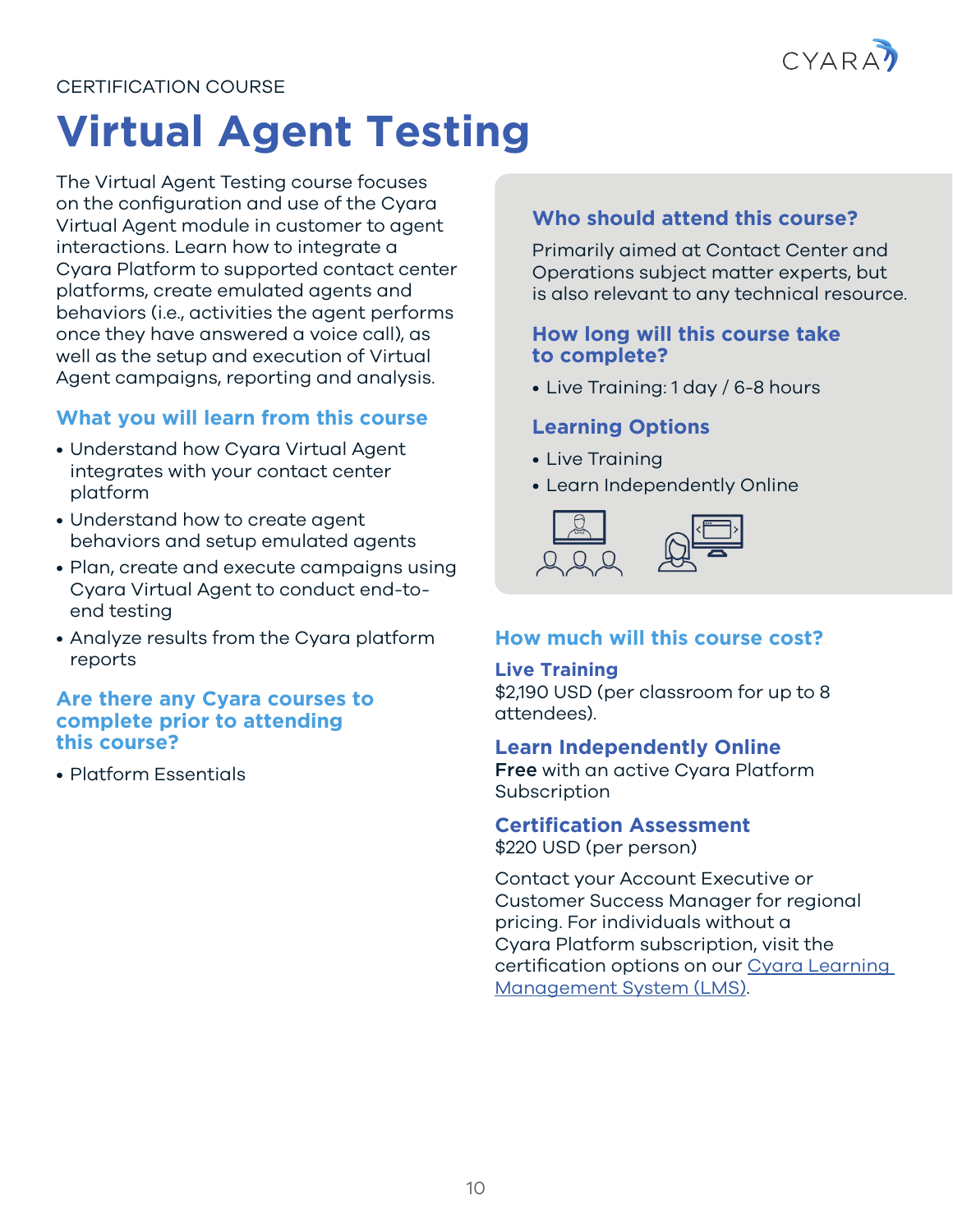

### <span id="page-10-0"></span>**Outbound Testing**

The Outbound Testing course looks at how Cyara can be used to assist companies who engage customers via Outbound voice calling campaigns. Learn how to use Cyara to test and tune Outbound Dialing platforms via test cases that can emulate real world scenarios. Learn how to measure key compliance metrics (e.g. connection time to agent) to ensure your platform is performing within industry regulations.

#### **What you will learn from this course**

- Creation and validation of typical Outbound specific, test cases
- Planning and execution of Outbound voice campaigns to interact with Dialer platforms
- Reporting and analysis of Outbound campaigns
- Voice call back testing using Cyara Outbound Voice

#### **Are there any Cyara courses to complete prior to attending this course?**

• Platform Essentials

#### **Who should attend this course?**

Primarily aimed at Testing, Contact Center and Operations subject matter experts, but is also relevant to any technical resource.

#### **How long will this course take to complete?**

• Live Training: 1 day / 6-8 hours

#### **Learning Options**

- Live Training
- Learn Independently Online



#### **How much will this course cost?**

#### **Live Training**

\$2,190 USD (per classroom for up to 8 attendees).

#### **Learn Independently Online**

Free with an active Cyara Platform **Subscription** 

**Certification Assessment**

\$220 USD (per person).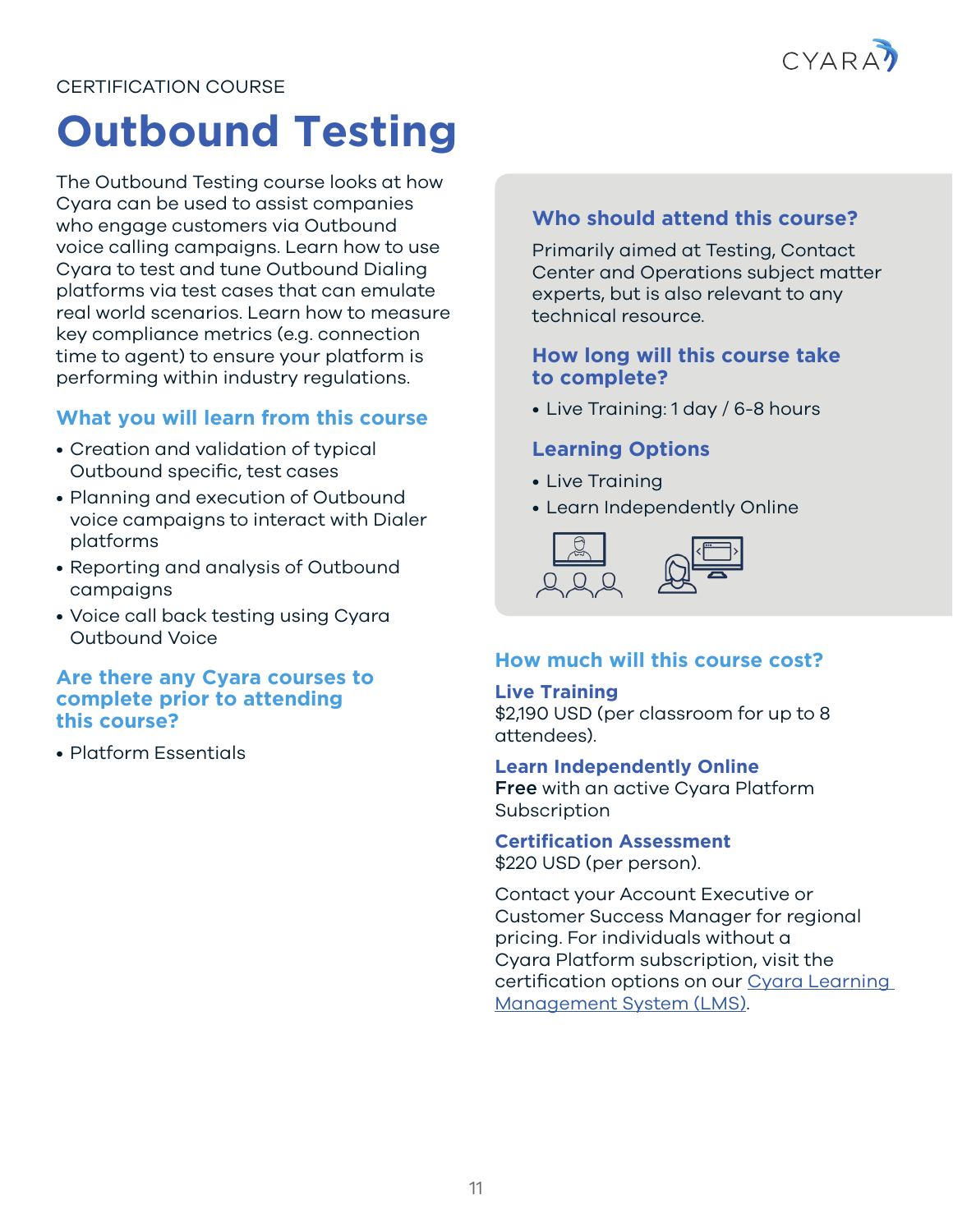

#### <span id="page-11-0"></span>ADVANCED COURSE

### **Voice Quality Testing**

The Voice Quality Testing course focuses on the advanced techniques of setting up test cases for unidirectional and bi-directional voice quality testing . Testing using Mean Opinion Scores (MOS) is also covered, along with the setup and use of Cyara's Audio Generation Devices.

#### **What you will learn from this course**

- MOS testing
- End pointing planning and test case creation
- Campaign execution, reporting and analysis
- Audio Generating Device (AGD) installation and basic configuration, test case creation execution and analysis.

#### **Are there any Cyara courses to complete prior to attending this course?**

• Platform Essentials

#### **Who should attend this course?**

Primarily aimed at Testing, Contact Center and Operations subject matter experts, but is also relevant to any technical resource.

**How long will this course take to complete?** 

• Live Training: 0.5 day / 3-4 hours

#### **Learning Options**

• Live Training



#### **How much will this course cost?**

#### **Live Training**

\$1,095 USD (per classroom for up to 8 attendees).

Contact your Account Executive or Customer Success Manager for regional pricing.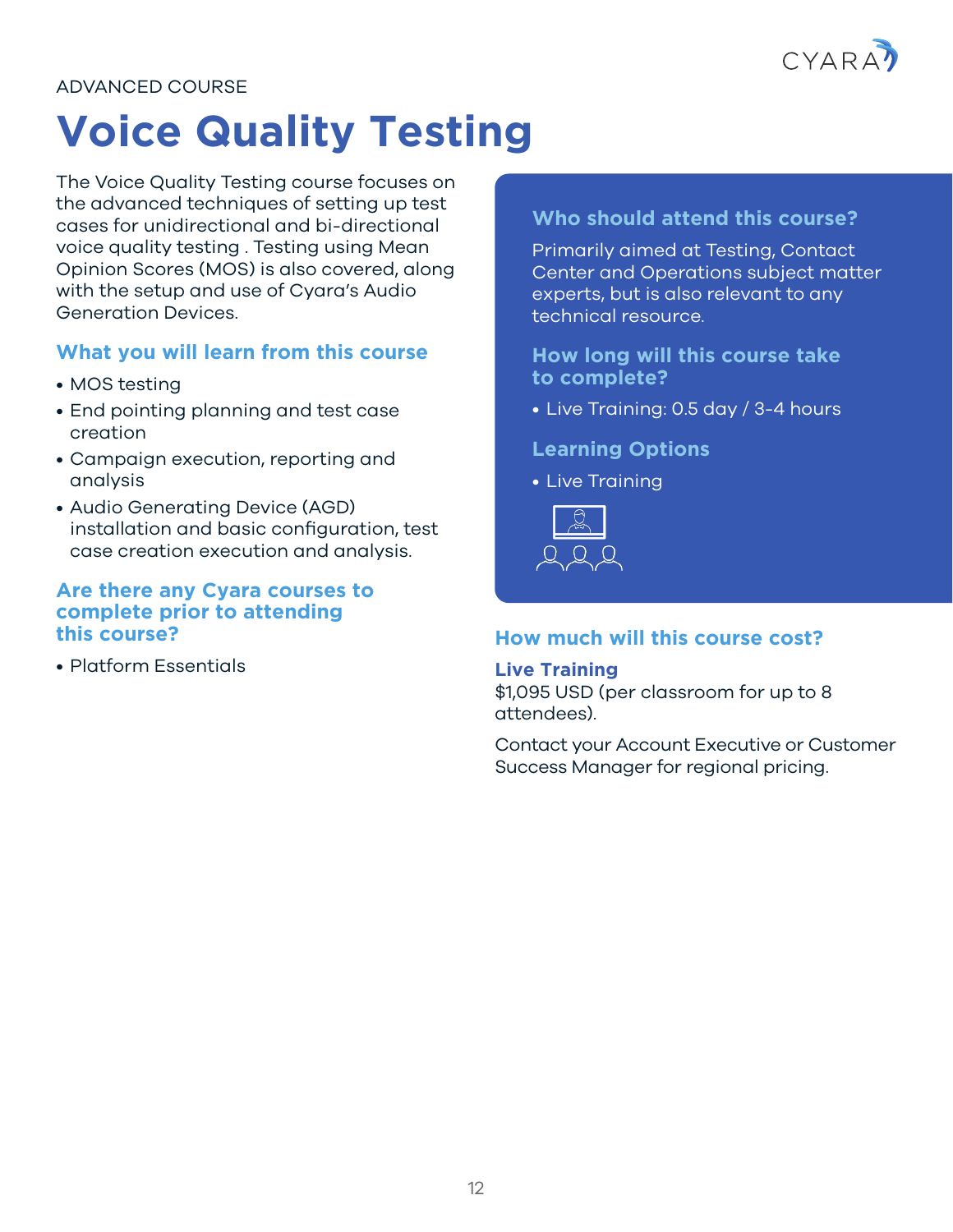

#### <span id="page-12-0"></span>ADVANCED COURSE

### **Agent Desktop Automation**

The Agent Desktop Automation course focuses on the configuration and use of the Cyara Virtual Agent Desktop module including the integration with a desktop application. The course guides you through basic scripting techniques using the Macro Scheduler application, before introducing scripting in conjunction with the Genesys Workspace Desktop Edition application. Learn how to create advanced scripts to mimic real-life agent interactions and workflows.

#### **What you will learn from this course**

- Agent activity scripting using the Macro Scheduler application
- Agent Desktop vs. CTI integrated activities
- Creating custom activities utilizing Parameters, Variables and Resources
- Utilizing startup, shutdown and interaction detection scripts
- Agent behavior setup and execution with Cyara test cases
- Using Cyara Desktop Manager

#### **Are there any Cyara courses to complete prior to attending this course?**

- Platform Essentials
- Virtual Agent Testing

#### **Who should attend this course?**

Primarily aimed at Testing, Contact Center and Operations subject matter experts, but is also relevant to any technical resource.

**How long will this course take to complete?** 

• Live Training: 2 days / 12-16 hours

#### **Learning Options**

• Live Training



#### **How much will this course cost?**

#### **Live Training**

\$4,380 USD (per classroom for up to 4 attendees).

Contact your Account Executive or Customer Success Manager for regional pricing.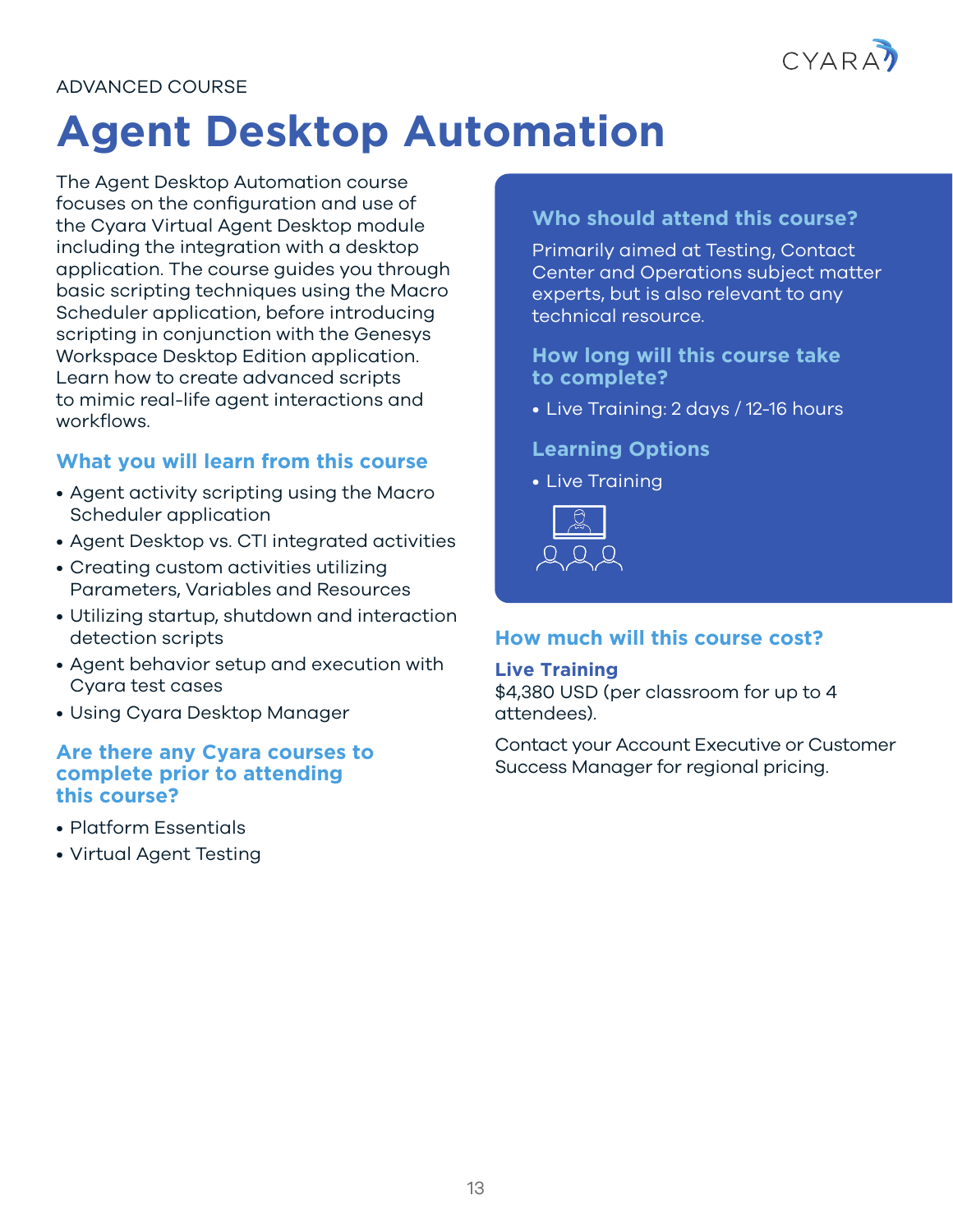

#### <span id="page-13-0"></span>ADVANCED COURSE

### **Web Emulation**

The Web Emulation course focuses on both the setup and execution of customer side and agent chat solutions for the web channel. Learn how Cyara can emulate a customer, navigate web pages to reach a chat session and interact with an agent bot or live agent using predetermined scripts. You will also learn to configure an emulated agent to answer the chat request from an emulated customer and test the CX-AX experience.

#### **What you will learn from this course**

- Setting up the Cyara Virtual agent environment for web emulation, including agents behaviors and campaigns
- Understanding web emulation test case prerequisites including Cascading Style Sheets (CCS) and CCS elements selectors and HTML frames
- Customer web test case creation
- Using Custom Functions and Message Resolvers
- End-to-end web test case emulation
- Web emulation reporting

#### **Are there any Cyara courses to complete prior to attending this course?**

- Platform Essentials
- Virtual Agent Testing

#### **Who should attend this course?**

Primarily aimed at Testing, Contact Center and Operations subject matter experts, but is also relevant to any technical resource.

**How long will this course take to complete?** 

• Live Training: 1 day / 6-8 hours

#### **Learning Options**

• Live Training



#### **How much will this course cost?**

#### **Live Training**

\$2,190 USD (per classroom for up to 4 attendees).

Contact your Account Executive or Customer Success Manager for regional pricing.